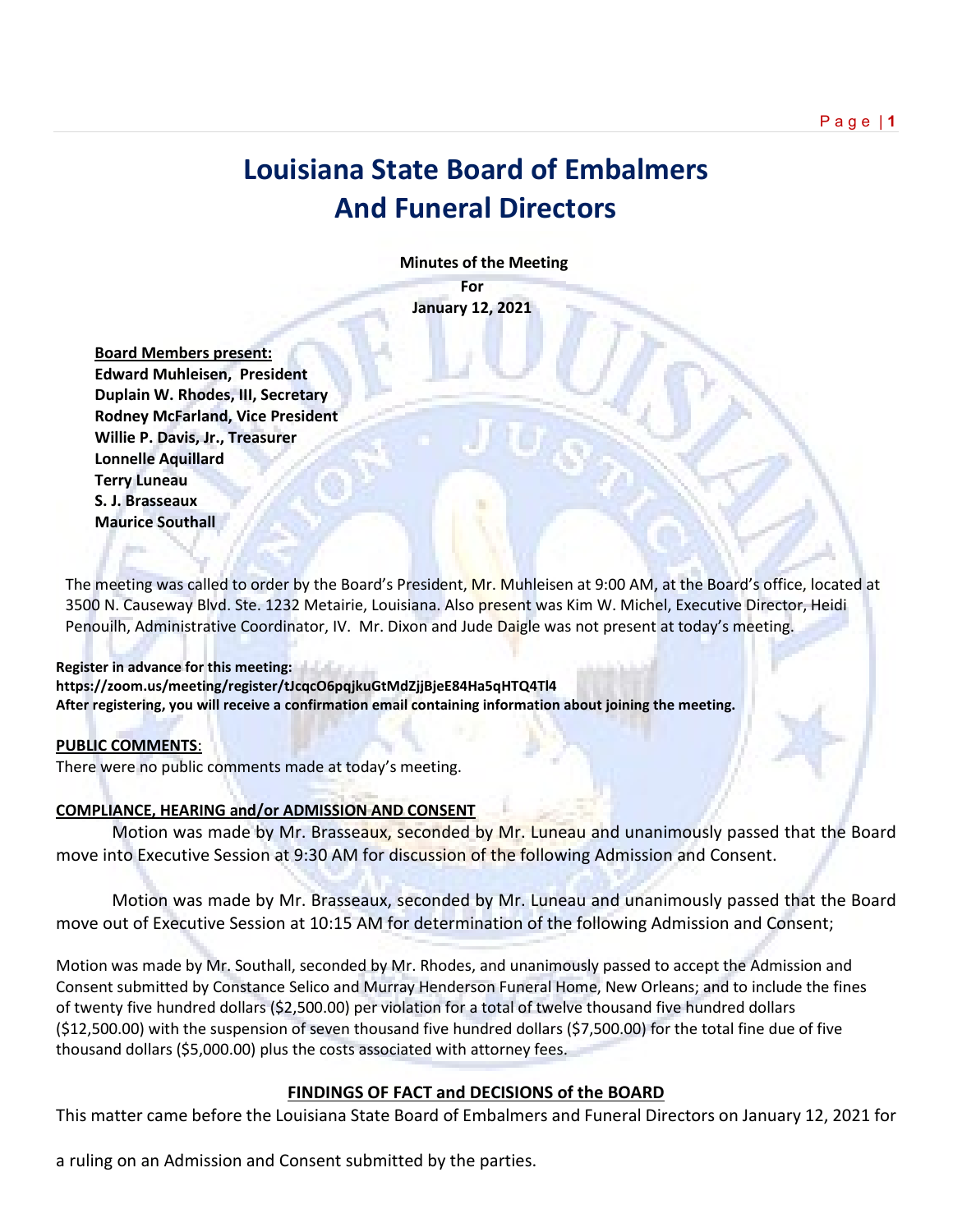#### Present:

**CHANEL R. DEBOSE,** Prosecuting Attorney, for and on behalf of the Louisiana State Board of Embalmers and Funeral Directors.

**CHRISTOPHER LENTO,** General Counsel, for and on behalf of the Louisiana State Board of Embalmers and Funeral Directors.

After considering the law, the evidence, the entire record of these proceedings, and the Admission and Consent submitted by the parties for a ruling on the Admission and Consent, CONSTANCE M. SELICO and the entity operating as MURRAY HENDERSON FUNERAL HOME, who waived their appearances to appear before the Board to be a part of the proceedings held on January 12, 2021, the Louisiana Board of Embalmers and Funeral Directors rules as follows:

#### **FINDINGS OF FACT**

That CONSTANCE M. SELICO is the licensed funeral director (#U1122); designated manager, designated agent; and the owner of the establishment operating as Murray Henderson Funeral Home (#154), New Orleans, Louisiana, and, therefore, subject to the jurisdiction of this Board: that evidence contained within the record of these proceedings, and the Admission and Consent signed by the parties, reflect that Constance M. Selico and the entity operating as Murray Henderson Funeral Home are guilty of violating the following provisions: LA R.S. 8:46 (A) (4), (Malpractice); LA. R.S. 37:846 (A) (5) (Unprofessional, and Unethical Conduct); LA. R.S. 37:846 (A) (6) (Untrustworthiness in the practice of funeral directing); LA. R.S. 37:877 (A) (Authorization to Arrange Cremation/No Cremation Authorization Form); LA. R.S. 37:877 (B) (1) (b) (i) (Authorization to Cremate/No Signature from an Authorizing Agent Verifying the Identity of the Deceased); LA. R.S. 37:877 (B) (2) (Authorization to Cremate/No Burial-Transit Permit); and LA. R.S. 37:877 (B) (3) (Authorization to Cremate/No Coroner's Cremation Authorization Form).

#### **CONCLUSIONS**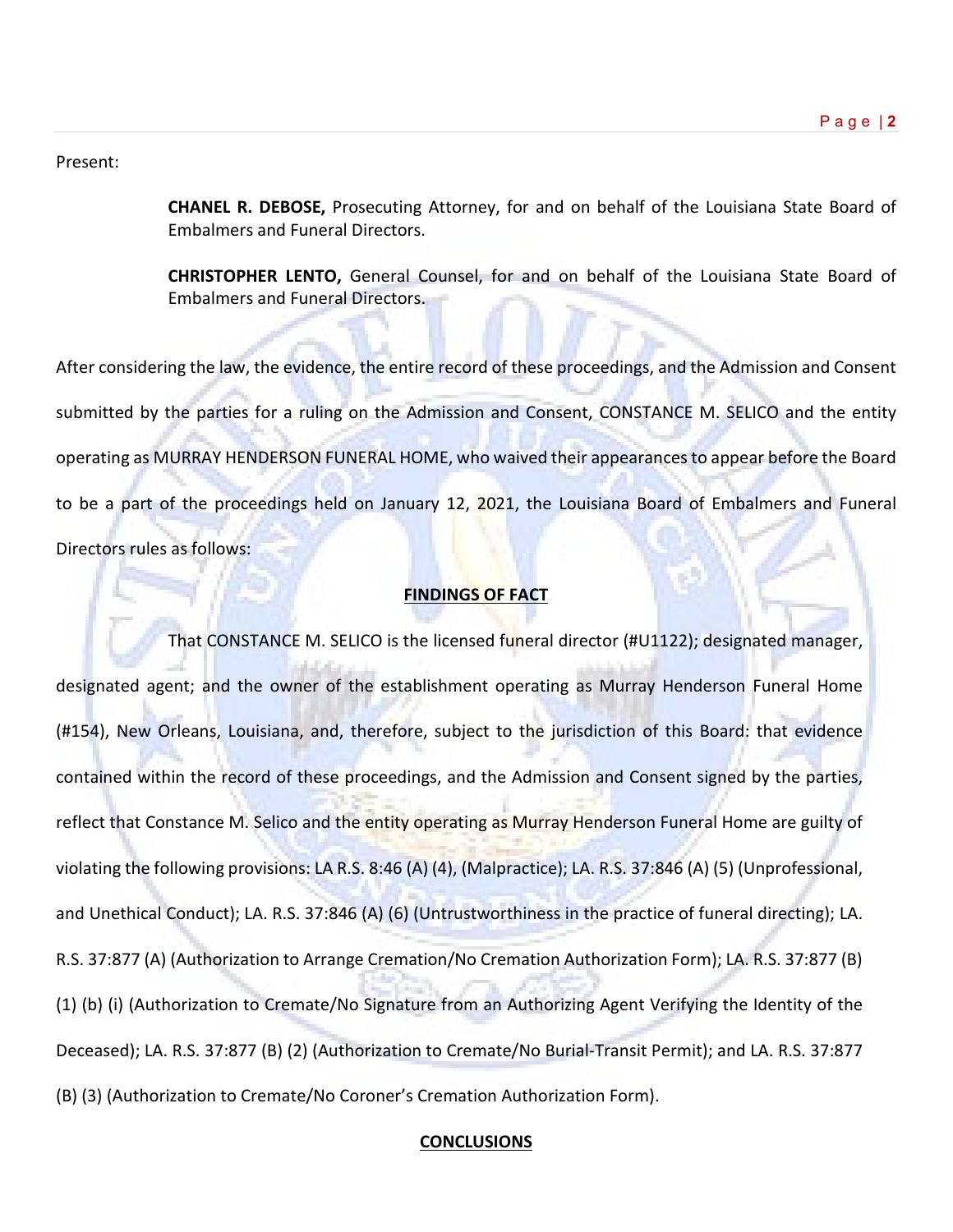As to **Constance M. Selico and the entity operating as Murray Henderson Funeral Home,** the Board

members found that Constance M. Selico and the entity operating as Murray Henderson Funeral Home

violated the following provisions: LA R.S. 8:46 (A) (4), (Malpractice); LA. R.S. 37:846 (A) (5) (Unprofessional,

and Unethical Conduct); LA. R.S. 37:846 (A) (6) (Untrustworthiness in the practice of funeral directing); LA.

R.S. 37:877 (A) (Authorization to Arrange Cremation/No Cremation Authorization Form); LA. R.S. 37:877 (B)

(1) (b) (i) (Authorization to Cremate/No Signature from an Authorizing Agent Verifying the Identity of the

Deceased); LA. R.S. 37:877 (B) (2) (Authorization to Cremate/No Burial-Transit Permit); and LA. R.S. 37:877

(B) (3) (Authorization to Cremate/No Coroner's Cremation Authorization Form), as evidenced by

documentation appearing in the file and the Admission and Consent signed by Constance M. Selico on

behalf of herself and the entity operating as Murray Henderson Funeral Home, admitting to the following:

- 1. Constance M. Selico and the entity operating as Murray Henderson Funeral Home have violated LA. R.S. 37:846 (A) (4) (Malpractice) by engaging in negligence from professional duty or failing to exercise an acceptable degree of skill or learning as a funeral director, or embalmer, or both that resulted in injury, loss, and damage for wrongfully cremating the remains of the deceased, Willie Thomas Howard, against the wishes of his wife, Arie L. Howard, and daughter, Valery Howard, when the parties entered into a contract with the licensees for a burial of the deceased;
- 2. Constance M. Selico and the entity operating as Murray Henderson Funeral Home have violated LA. R.S. 37:846 (A) (5) (Unprofessional, and Unethical Conduct) by failing to exercise a standard of personal behavior by a funeral director for not conforming to accepted professional principles of the funeral service profession by failing to put in place appropriate measures to avoid an unauthorized cremation;
- 3. Constance M. Selico and the entity operating as Murray Henderson Funeral Home have violated LA. R.S. 37:846 (A) (6) (Untrustworthiness in the practice of funeral directing) for failing to exercise or grant Arie L. Howard and Valery Howard, relatives of the decedent, the quality and level of confidence that was expected and required by the owner and the establishment pursuant to the contract;
- 4. Constance M. Selico and the entity operating as Murray Henderson Funeral Home have violated LA. R.S. 37:877 (A) (Authorization to Arrange Cremation/No Cremation Authorization Form) for authorizing the cremation of Willie Thomas Howard without the required cremation authorization form, and contrary to the mandatory requirements set out in LA. R.S. 37:877 B;
- 5. Constance M. Selico and the entity operating as Murray Henderson Funeral Home have violated LA. R.S. 37:877 (B) (1) (b) (i) (Authorization to Cremate/No Signature from an Authorizing Agent Verifying the Identity of the Deceased) for authorizing the cremation of Willie Thomas Howard without receiving the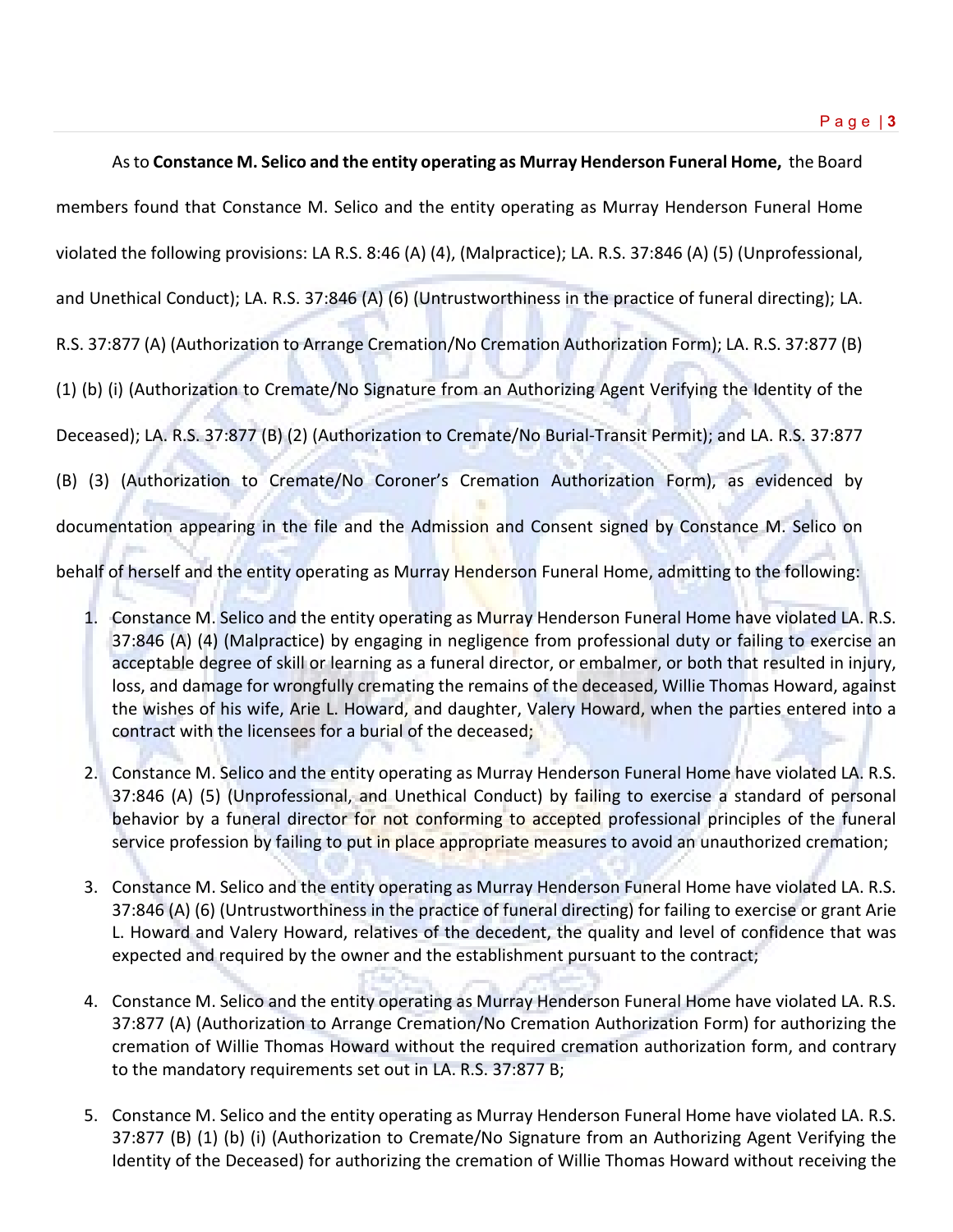required signature from an authorizing agent verifying the identity of the deceased, and contrary to the mandatory requirements set out in LA. R.S. 37:877 (B) (1) (b) (i);

- 6. Constance M. Selico and the entity operating as Murray Henderson Funeral Home have violated LA. R.S. 37:877 (B) (2) (Authorization to Cremate/No Burial-Transit Permit) for authorizing the cremation of Willie Thomas Howard without the required completed and executed burial-transit permit, and contrary to the mandatory requirements set out in Title 51, Part XXVI, Section 101 B of the Public Health Sanitary Code;
- 7. Constance M. Selico and the entity operating as Murray Henderson Funeral Home have violated LA. R.S. 37:877 (B) (3) (Authorization to Cremate/No Coroner's Cremation Authorization Form) for authorizing the cremation of Willie Thomas Howard without the required completed and executed coroner's cremation authorization form, and contrary to the mandatory requirements set out in LA. R.S. 13:5716.

### **DECISION OF THE BOARD**

Accordingly, for the reasons as stated and noted herein above;

**IT IS ORDERED BY THE BOARD** that Constance M. Selico and the entity operating as Murray Henderson Funeral Home are hereby found guilty of violating the following provisions: LA R.S. 8:46 (A) (4), (Malpractice); LA. R.S. 37:846 (A) (5) (Unprofessional, and Unethical Conduct); LA. R.S. 37:846 (A) (6) (Untrustworthiness in the practice of funeral directing); LA. R.S. 37:877 (A) (Authorization to Arrange Cremation/No Cremation Authorization Form); LA. R.S. 37:877 (B) (1) (b) (i) (Authorization to Cremate/No Signature from an Authorizing Agent Verifying the Identity of the Deceased); LA. R.S. 37:877 (B) (2) (Authorization to Cremate/No Burial-Transit Permit); and LA. R.S. 37:877 (B) (3) (Authorization to Cremate/No Coroner's Cremation Authorization Form).

**IT IS FURTHER ORDERED BY THE BOARD** that pursuant to LA. R.S. 37:850, the penalty statute applicable to these violations, which states: Whoever violates the provisions of this Part shall be fined not less than five hundred dollars, nor more than two-thousand, five-hundred dollars, and costs of the court reporter and attorney for the board for each offense, or by imprisonment for not less than thirty days, nor more than one-hundred eighty days for each offense, or both such fine and imprisonment, Murray Henderson Funeral Home and its representative, Constance M. Selico are fined the sum of seventeen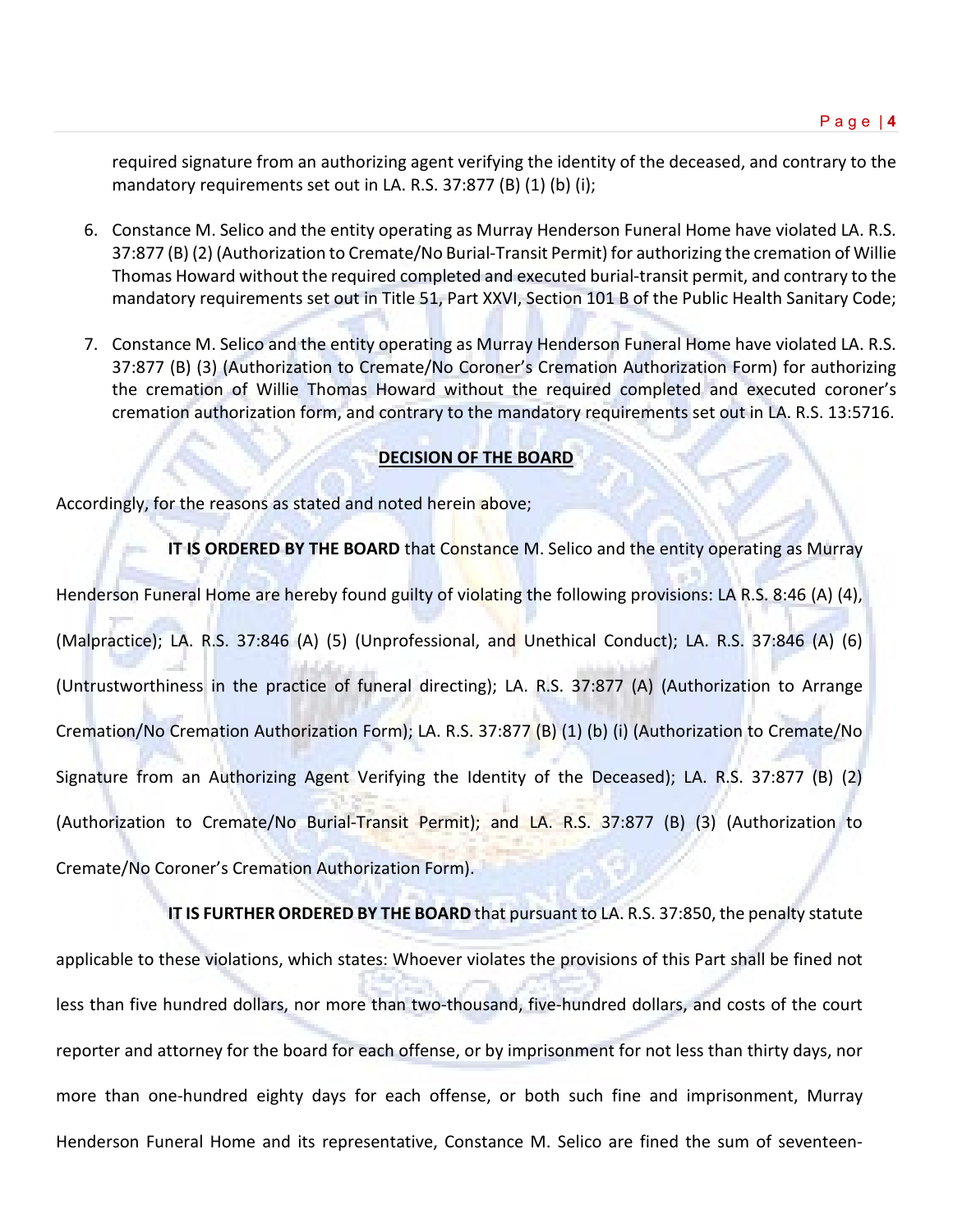thousand (\$17,000.00) dollars, two-thousand, five-hundred (\$2,500.00) dollars for each offense for the above cited violations of LA R.S. 8:46 (A) (4), (Malpractice); LA. R.S. 37:846 (A) (5) (Unprofessional, and Unethical Conduct); LA. R.S. 37:846 (A) (6) (Untrustworthiness in the practice of funeral directing); LA. R.S. 37:877 (A) (Authorization to Arrange Cremation/No Cremation Authorization Form); LA. R.S. 37:877 (B) (1) (b) (i) (Authorization to Cremate/No Signature from an Authorizing Agent Verifying the Identity of the Deceased); LA. R.S. 37:877 (B) (2) (Authorization to Cremate/No Burial-Transit Permit); and LA. R.S. 37:877 (B) (3) (Authorization to Cremate/No Coroner's Cremation Authorization Form). Twelve-Thousand (\$12,000.00) dollars of the fine is suspended.

**IT IS FURTHER ORDERED BY THE BOARD** that Murray Henderson Funeral Home and its representative Constance M. Selico are to pay the sum of Six-Thousand, Seventy-Five (\$6,075.00) dollars for the attorney's fees incurred by the Board for the handling of this matter from the date the matter was accepted by the Board through January 12, 2021, the date the Admission and Consent was accepted by the Board Members.

**IT IS FURTHER ORDERED BY THE BOARD** that the total assessed cost to Murray Henderson Funeral Home and Constance M. Selico is Twenty Three-Thousand, Seventy-Five (23,075.00) dollars of which Twelve-Thousand (12,000.00) dollars is suspended, leaving a sum of Eleven-Thousand, Seventy- five (\$11,075.00) dollars in fines and fees owed to the Board for the above cited violations. The above assessed fines and attorney's fees are to be paid by Murray Henderson Funeral Home and/or its representative Constance M. Selico within thirty (30) days of receipt of this decision.

**IT IS FURTHER ORDERED BY THE BOARD** that should the costs not be received by the Board within thirty (30) days of the notification of costs due, then the license of the establishment operating as Murray Henderson Funeral Home, New Orleans, Louisiana shall be suspended until such time as all costs are paid.

Ms. Michel presented the Board with the new contract for the Attorney General-Department of Justice, Louisiana which will expire on June 30, 2021, for their review and approval of three (3) years.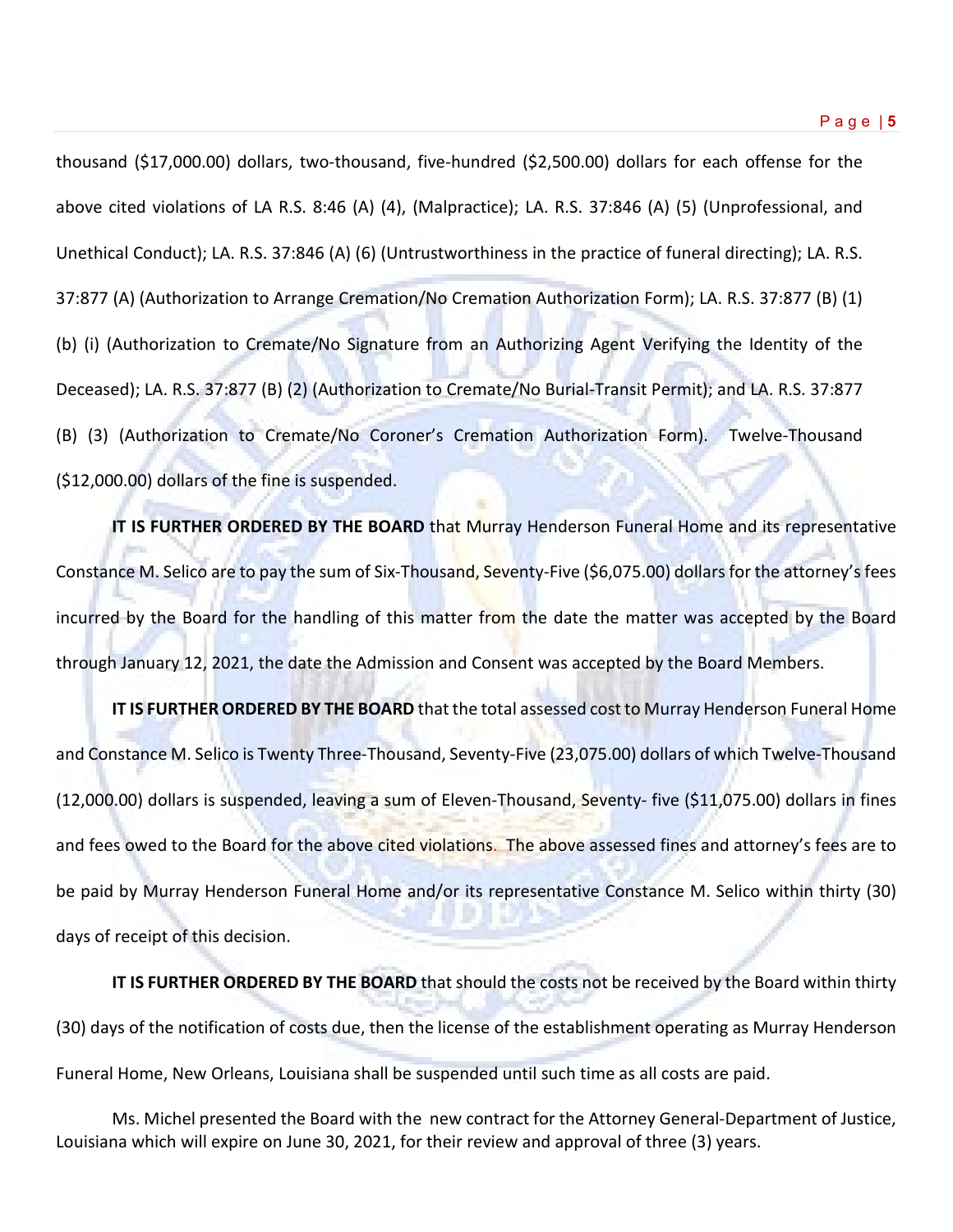Motion was made by Mr. McFarland, seconded by Mr. Southall and unanimously passed to accept the contract for the Attorney General-Department of Justice, Louisiana for the term beginning July 1, 2021 though June 30, 2024 and for Ms. Michel to begin the process with the State of Louisiana for Contract Approval.

## **Resolution of the Louisiana State Board of Embalmers**

**The following Motion and Resolution was offered by Mr. McFarland, who moved for its adoption, and seconded by Mr. Southall at the January 12, 2021, meeting of the Louisiana State Board of Embalmers and Funeral Directors (the "Board");**

**Whereas, the Board wishes to retain the legal services of the Department of Justice, Office of the Attorney General as follows;**

**\$225 per hour – Ten or more years of service \$175 per hour – Five to Ten years of service \$150 per hour – Three to Five years of service \$125 per hour – Less than Three years of service \$100 per hour – Investigators \$ 60 per hour – Paralegals \$ 40 per hour – Law Clerks**

**The total of all sums payable under this contract resolution including fees and reimbursement of expenses shall not exceed \$55,000.00 per year. Thusm the maximum amount of this contract resolution will be \$165,000.00.**

**WEREAS, this resolution shall take effect immediately.**

**BE IT RESOLVED that the Louisiana State Board of Embalmers and Funeral Directors pursuant to LA R.S. 42:262 does hereby retain and employ the Department of Justice, Ofice of the Attorney General as general counsel; and**

**BE IT FURTHER RESOLVED, that this Resolution be submitted to the Attorney General for the State of Louisiana for approval.**

**The resolution having been submitted to a vote, the vote thereon was as follows:**

**YEAS: \_8\_\_\_\_\_**

**NAYS:\_0\_\_\_\_\_**

#### **Absent:\_0\_\_\_**

**Whereupon the Resolution was decalred adopted by the Louisiana State Board of Embalmers and Funeral Directors on the 12th day of January, 2021.**

A request for information regarding the online operations of a cremation society in LA being conducted through a LA licensed funeral home, but not referenced as such by the cremation society's advertising and the concern was with the licensing and registry affiliation to the funeral home not being noted and was this legal, and could other funeral homes practice the same manner was presented to the Board for their review.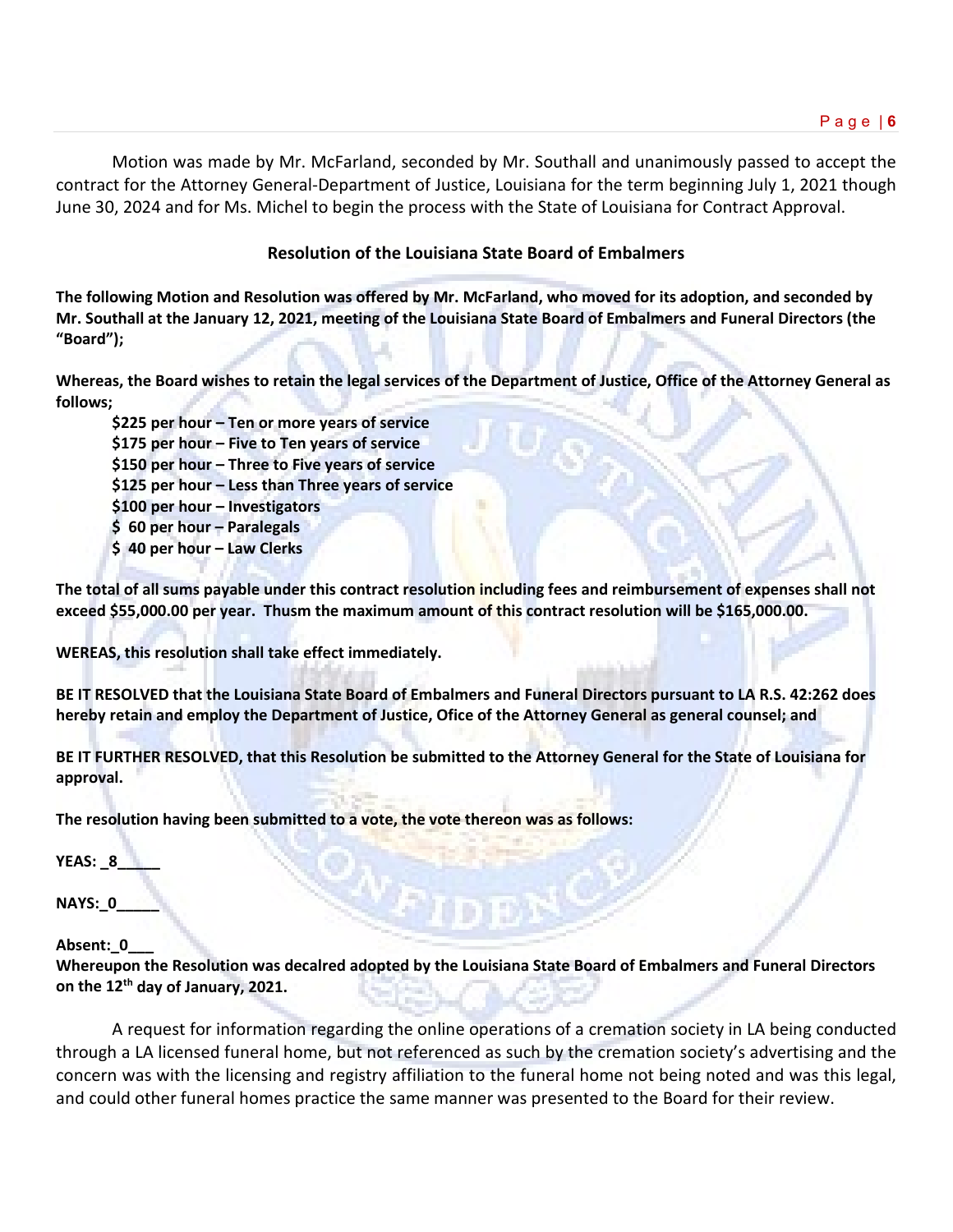Mr. Muhleisen directed that this matter be referred to the Laws and Rules Committee for further review and evaluation.

Information was presented to the Board members with regard to the ADA and interpreters; funeral homes must provide an interpreter if required by the family at the funeral home's expense as specifically stated in the ADA regulations.

Ms. Michel presented the Board members with a college transcript which was submitted for an internship. Ms. Michel stated that the transcript could not be verified as the institution is no longer in existence. Ms. Michel advised that if the individual applied to a different SACS or equivalent college, they may accept the courses and apply them to a transcript and then the courses could be considered.

It was advised that Ms. Michel research the college and transcript further.

Information was presented to the Board with regard to several individuals with a history of legal issues and are requesting approval for licensing prior to fulfilling the requirements for licensure.

It was advised by General Counsel that there are requirements that must be met in order to obtain a license and if an individual has not met the requirements for a license, then the Board cannot advise or make a decision on whether they should continue the requirement process or not. Once an individual has met the requirements, and an application has been submitted for licensure, then the Board may decide whether to issue a license or not.

A discussion ensued with regard to the Certificates of Recommendation page of the license application and a suggestion was made that it be removed as it is not outlined within the regulations as a requirement.

Motion was made by Mr. Brasseaux, seconded by Mr. McFarland and unanimously passed that the Certificates of Recommendation on the licensing applications be removed.

A discussion ensued with regard to the many wall certificates that had accumulated during the previous months due to Covid19 and with the pandemic, there were very few meetings held where only a few members were physically present to actually sign the certificates.

Ms. Michel requested that, if possible, the certificates could be stamped with the signatures in lieu of actually signing the certificates, the certificates could then be mailed out immediately to the licensees rather than waiting for signatures as meetings will continue to be held via virtual/Zoom negating the need for physical appearance at meetings.

Motion was made by Mr. Brasseaux, seconded by Mr. Luneau and unanimously passed that the stamped signatures can be used for the wall certificates.

Ms. Michel presented the Board with the 2021 Renewal update and advised that the necessary letters have been mailed to the delinquent licenses, individuals and funeral homes. Ms. Michel stated that even though there were funeral homes noted as closed, that letters were mailed to all listed as a precaution.

The Executive Director's report was presented by Ms. Michel; noting that inLumon has been discontinued and that Certemy would be continuing as the website licensing program. Ms. Michel stated that inLumon failed to perform their duties as required according to the contract and was therefore, terminated.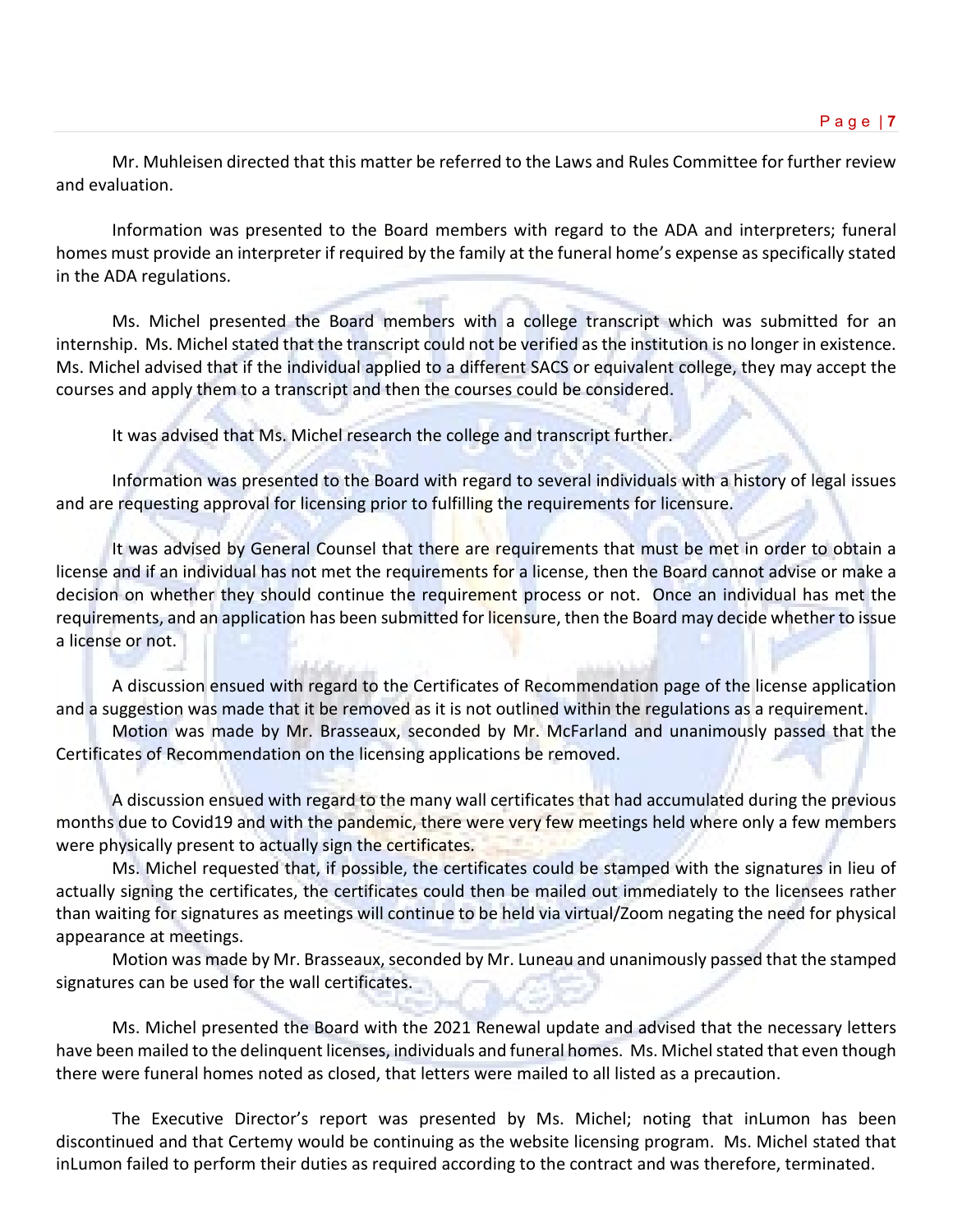Ms. Michel presented the Board with the Conference report for exam statistics as well as licensing report for new licenses, reinstatements and interns registered.

# **License & Registry Update**

|                                                          |       |                               | Updated on 1/11/2021 from August 2020<br>meeting |
|----------------------------------------------------------|-------|-------------------------------|--------------------------------------------------|
| <b>Funeral Establishments - new issue</b>                |       |                               |                                                  |
| Affordable Funeral Home                                  |       | 2947                          |                                                  |
| <b>Patrick Sanders Funeral Home</b>                      |       | 2948                          |                                                  |
| <b>Precious Memories Funeral Home</b>                    |       | 2949                          |                                                  |
| <b>Dennard First National Funeral</b>                    |       |                               |                                                  |
| Home                                                     |       | 2950                          |                                                  |
|                                                          |       |                               |                                                  |
| <b>Establishment Ownership/Location/Name Change</b>      |       |                               |                                                  |
| Pellerin Funeral Homes, Inc.                             |       | 2955                          |                                                  |
| Pellerin Funeral Homes, Inc.                             |       | 2954                          |                                                  |
| Pellerin Funeral Homes, Inc.                             |       | 2951                          |                                                  |
| Pellerin Funeral Homes, Inc.                             |       | 2952                          |                                                  |
| Pellerin Funeral Homes, Inc.                             |       | 2953                          |                                                  |
|                                                          |       |                               |                                                  |
| <b>Crematory Establishment - new issue</b>               |       |                               |                                                  |
|                                                          |       |                               |                                                  |
| <b>Embalmer and Funeral Director License - new issue</b> |       |                               |                                                  |
| <b>Morgan Ball</b>                                       | E2906 | <b>William Mobley</b>         | E2911                                            |
| Savanna Jordan                                           | E2907 | Lara Yeats                    | E2912                                            |
| <b>Rosa Fondel Alfred</b>                                | E2908 | <b>Trina Teixeira</b>         | E2913                                            |
| <b>Arthur Lewis</b>                                      | E2909 | <b>Kristen Vitrano</b>        | E2914                                            |
| Jonathon Law                                             | E2910 | <b>Haden Puma</b>             | E2915                                            |
|                                                          |       |                               |                                                  |
| <b>Funeral Director License - new issue</b>              |       |                               |                                                  |
| <b>Chad Maggio</b>                                       | U1712 | <b>Kendall Smith</b>          | U1719                                            |
| <b>Kedrick Jenkins</b>                                   | U1713 | <b>Shelley Southall Smith</b> | U1720                                            |
| <b>Donald Vercher</b>                                    | U1714 | Jennifer Bourque              | U1721                                            |
| <b>Theresa Singleton</b>                                 | U1715 | <b>Charlie Ray Jennings</b>   | U1722                                            |
| <b>Eligah Guillory</b>                                   | U1716 | <b>Tiffany Gongre</b>         | U1723                                            |
| <b>Diane Nata</b>                                        | U1717 |                               |                                                  |
| <b>Mary West</b>                                         | U1718 |                               |                                                  |
|                                                          |       |                               |                                                  |
| <b>Retort Operator License - new issue</b>               |       |                               |                                                  |

| -----------            |     |                        |     |
|------------------------|-----|------------------------|-----|
| <b>Bryan Patterson</b> | 355 | <b>Kassidy Lemmons</b> | 363 |
| <b>Rachel Poole</b>    | 356 | <b>Brian Sharp</b>     | 364 |
| <b>Destiny Larkin</b>  | 357 | Milton Motichek        | 365 |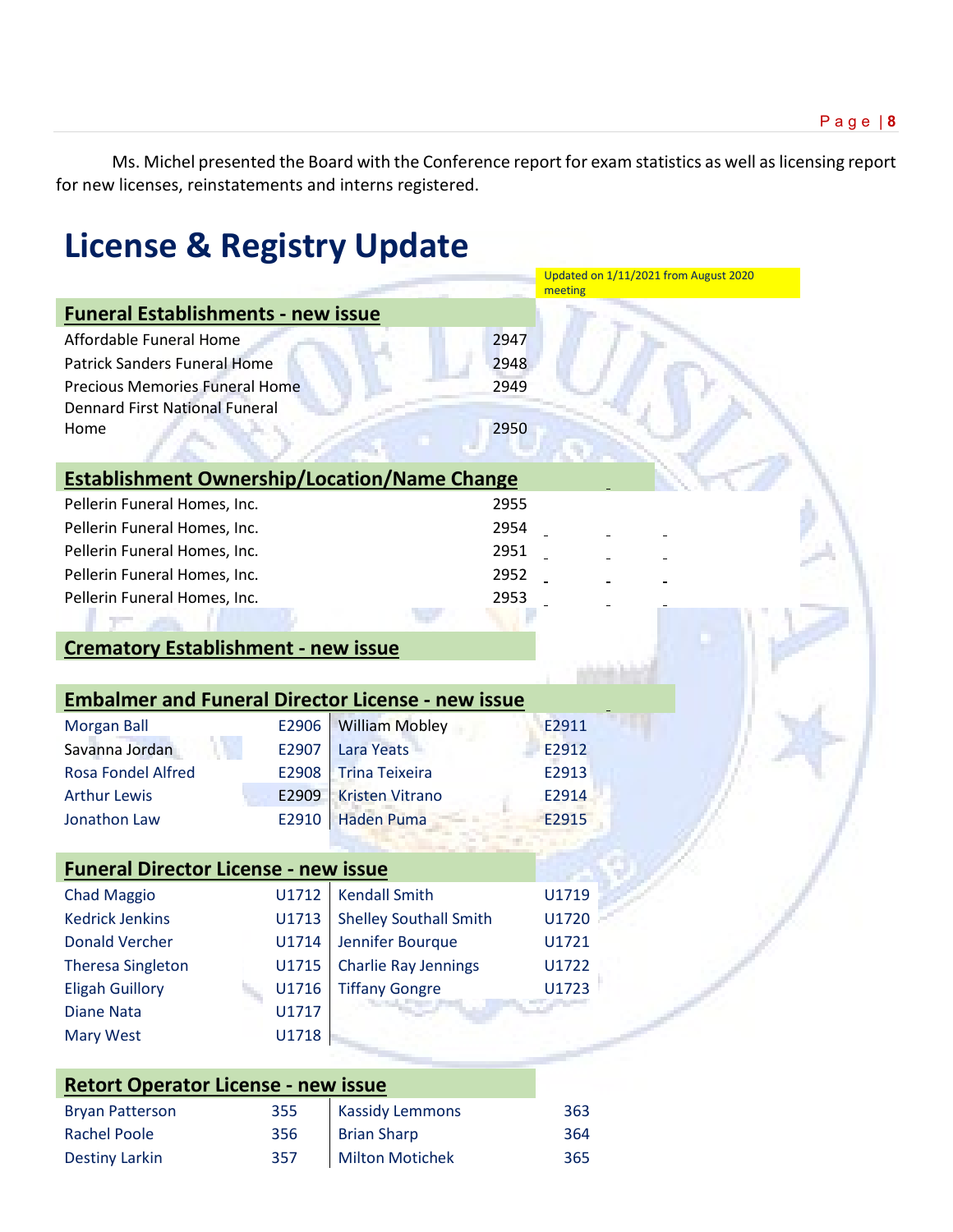| <b>Colby Conner</b>       | 358 | <b>Rodney McFarland</b>  | 366 |
|---------------------------|-----|--------------------------|-----|
| <b>Raymond Foreman</b>    | 359 | <b>Quinton McFarland</b> | 367 |
| <b>Trina Teixeira</b>     | 360 | <b>Breann Clark</b>      | 368 |
| <b>Whitney Rhodus</b>     | 361 | <b>Kimberly Clark</b>    | 369 |
| <b>Kristin Bourgeious</b> | 362 |                          |     |

| <b>Internships Registered</b> |      |                          |      |  |
|-------------------------------|------|--------------------------|------|--|
| <b>Chantel Young</b>          | 0466 | <b>Ethan Edwards</b>     | 0485 |  |
| <b>Geoffrey Polson</b>        | 0467 | <b>Devyn Broussard</b>   | 0486 |  |
| <b>Charleston Demby</b>       | 0468 | Paula Rush               | 0487 |  |
| Keionne Molizone              | 0469 | <b>Shontria Smothers</b> | 0488 |  |
| Jeremy Wood                   | 0470 | Angela Almeidia          | 0489 |  |
| <b>Marion Greene</b>          | 0471 | <b>David Lassere</b>     | 0490 |  |
| Catherine Hunt                | 0472 | <b>Emily Truitt</b>      | 0491 |  |
| <b>Melissa Scleson</b>        | 0473 | <b>Corey Hughes</b>      | 0492 |  |
| <b>Rachel Chaddrick</b>       | 0474 | <b>Caney LeJeune</b>     | 0493 |  |
| <b>Marcus Ownes</b>           | 0475 | <b>Smietanko McCoy</b>   | 0494 |  |
| <b>Chera Ward</b>             | 0476 | <b>Linda McGarry</b>     | 0495 |  |
| <b>AnnMarie Smith</b>         | 0477 | <b>Parris George</b>     | 0496 |  |
| <b>Adrien Berry</b>           | 0478 | Lance Leone              | 0497 |  |
| <b>Kimberly Jones</b>         | 0479 | Kourtney Kennedy         | 0498 |  |
| Dakota Tucker                 | 0480 | <b>Gwensolyn DeLong</b>  | 0499 |  |
| <b>Paula Forrest</b>          | 0481 | Angela Jones             | 0500 |  |
| Laura Garcia                  | 0482 | <b>Kassidy Lemons</b>    | 0501 |  |
| <b>Amanda Delaune</b>         | 0483 | <b>Tywanna Kaigler</b>   | 0502 |  |
|                               |      |                          |      |  |

Ms. Michel presented the Inspector's report on behalf of Mr. Daigle's absence. Ms. Michel noted the report as there are 76,550 miles on the vehicle. Since the beginning of 2021, a total of 17 inspections have been completed so far this year, 17 inspections since the last meeting, and this represents the total number of inspections since the beginning of 2021.

Motion was made by Mr. Davis, seconded by Mr. Luneau and unanimously passed that the Inspector's report as presented be accepted.

The minutes of August and September 2020 were presented to the members for review and approval. Motion was made by Mr. Southall and seconded by Mr. McFarland and unanimously passed that the minutes be accepted as presented.

The financial report and budget for FY 20/21 was presented for review and consideration. Motion was made by Mr. McFarland, seconded by Mr. Rhodes and unanimously passed that the financial report be accepted as presented.

The Complaint Review Committee's report was presented to the Board by Ms. Chanel Debose, Prosecuting Attorney. Ms. Debose reiterated that complaints are presented to the Board summarily by facts only. Names, funeral establishments and licensees remain anonymous during the summary presentation in an open meeting and remain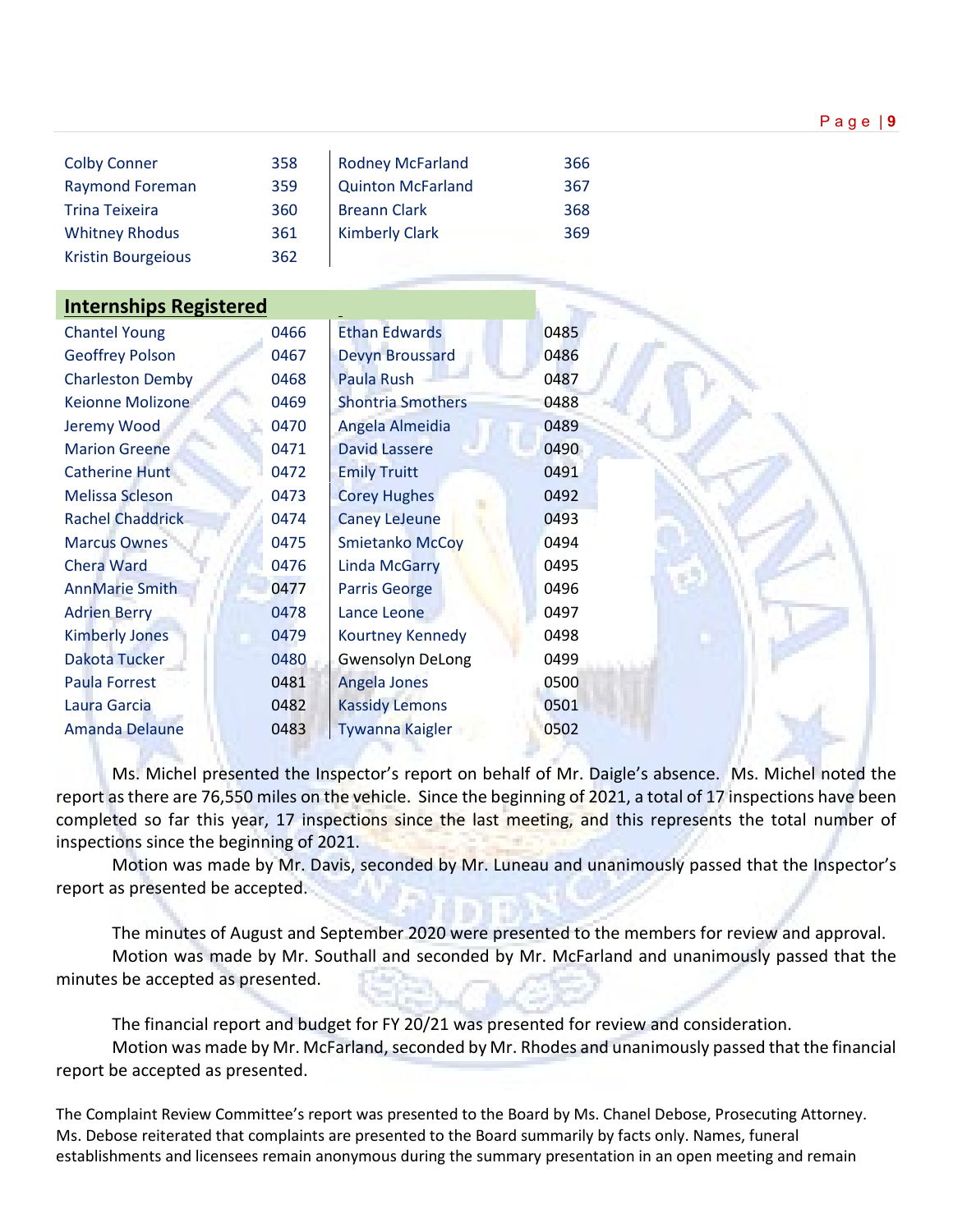anonymous while a complaint is pending further investigation and/or until such time as the complaint file has been closed.

Motion was made by Mr. Southall, seconded by Mr. Davis and unanimously passed that 19.20.0026, there appears to be no violation of the statutes, rules and/or regulations under which the Board is empowered to operate, all as per the recommendations of the complaint review committee.

Motion was made by Mr. Southall, seconded by Mr. McFarland and unanimously passed that 19.20.0027, there appears to be no violation of the statutes, rules and/or regulations under which the Board is empowered to operate, all as per the recommendations of the complaint review committee.

Motion was made by Mr. McFarland, seconded by Mr. Rhodes and unanimously passed that 19.20.0028, there appears to be no violation of the statutes, rules and/or regulations under which the Board is empowered to operate, all as per the recommendations of the complaint review committee.

Motion was made by Mr. Southall, seconded by Mr. McFarland and unanimously passed that 19.20.0027, there appears to be no violation of the statutes, rules and/or regulations under which the Board is empowered to operate, all as per the recommendations of the complaint review committee.

Motion was made by Mr. McFarland, seconded by Mr. Luneau and unanimously passed that 20.21.0001, there appears to be no violation of the statutes, rules and/or regulations under which the Board is empowered to operate, all as per the recommendations of the complaint review committee.

Motion was made by Mr. Mr. Brasseaux, seconded by Mr. McFarland and unanimously passed that 19.20.0002, should follow up with a request for discovery of documents to ascertain additional information in order for a decision to be made re this matter.

Motion was made by Mr. Brasseaux, seconded by Mr. McFarland and unanimously passed that 20.21.0003, that an informal hearing be scheduled to ascertain additional information in order for a decision to be made re this matter.

Motion was made by Mr. Southall, seconded by Mr. McFarland and unanimously passed that 20.21.0004, there appears to be no violation of the statutes, rules and/or regulations under which the Board is empowered to operate, all as per the recommendations of the complaint review committee.

Motion was made by Mr. Brasseaux, seconded by Mr. Southall and unanimously passed that 20.21.0005, there appears to be no violation of the statutes, rules and/or regulations under which the Board is empowered to operate, all as per the recommendations of the complaint review committee.

Motion was made by Mr. Rhodes, seconded by Mr. McFarland and unanimously passed that 20.21.0006, there appears to be no violation of the statutes, rules and/or regulations under which the Board is empowered to operate, all as per the recommendations of the complaint review committee.

Motion was made by Mr. Brasseaux, seconded by Mr. Southall and unanimously passed that 20.21.0007, there appears to be no violation of the statutes, rules and/or regulations under which the Board is empowered to operate, all as per the recommendations of the complaint review committee.